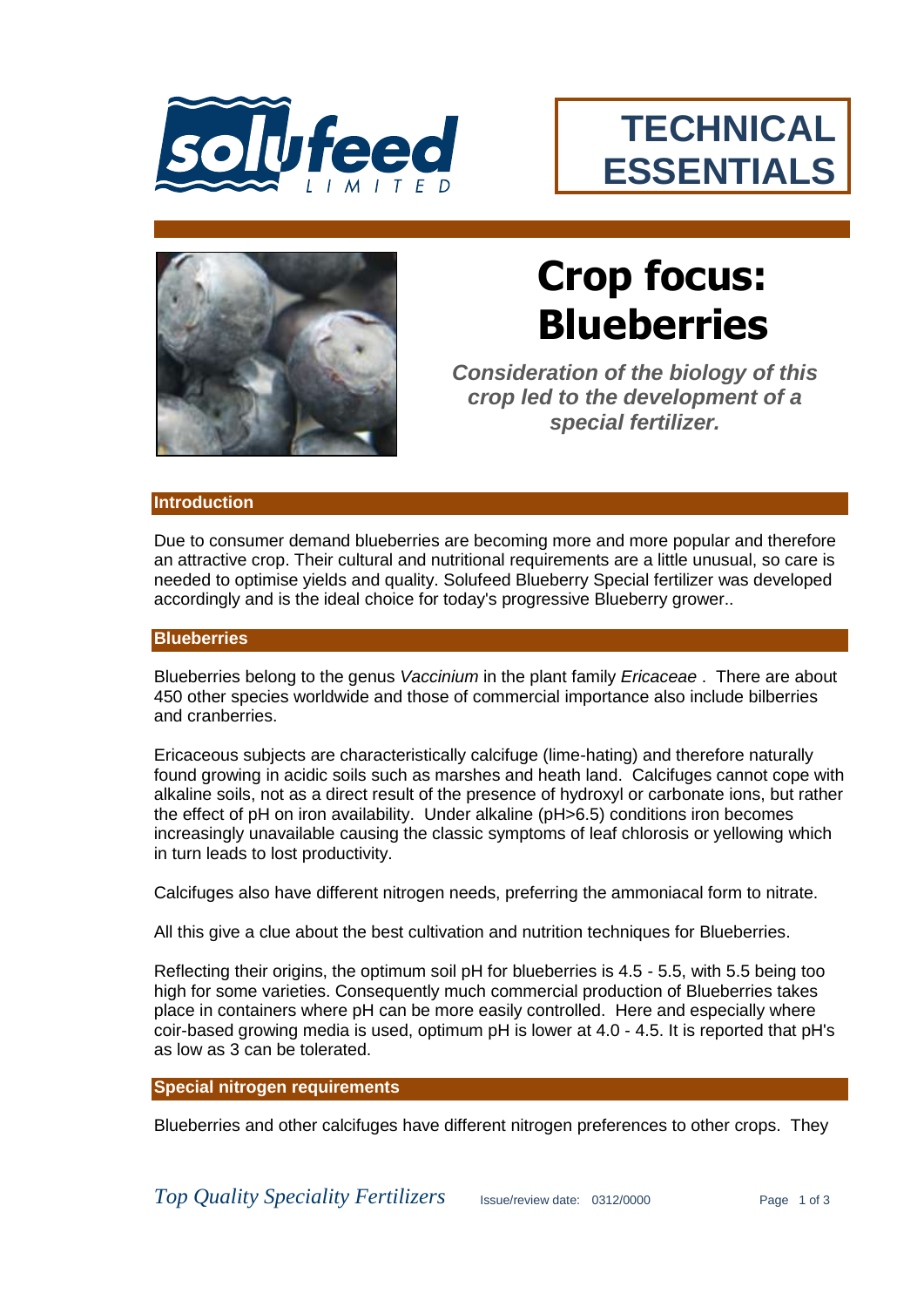are not able to utilise the nitrate (NO3) form effectively but rather prefer the ammoniacal form (NH4). This is because Blueberries lack adequate nitrate reductase activity to metabolise the NO3. Whilst both the NH4 and NO3 forms are taken up, the latter remains unused; this usually does no harm but there have been reports of leaf burn where high levels of NO3 containing fertilizers have been used. A practical consequence of course is that the NO3 in fertilizers is effectively wasted and it still contributes to EC but to no purpose.

The best nitrogen sources for Blueberries are ammonium sulphate (readily providing NH4) and urea (which is naturally broken down to NH4).

Otherwise the fertilization of Blueberries is fairly straightforward but they are particularly sensitive to iron deficiency and care should be taken to avoid shortages.

# **Solufeed Blueberry Special**

Recognising the special requirements of Blueberries, Solufeed have designed and developed a water soluble fertilizer optimized for Blueberries and especially those grown in containers.

The essential features are as follows:

- Nitrogen as ammoniacal and ureic; nitrate useless and wasteful.
- Acidifying PK source to help control pH and neutralize bicarbonates.
- Careful about effect of fertilizer on EC.
- Iron and other metal micronutrients as EDTA. FeEDTA to prevent chlorosis.
- Dissolves rapidly and completely even in cold water.
- Cost effective.

# **Analysis**

# EC FERTILIZER 12:10:11+4MgO

| Total nitrogen (N)                                 | 12.1%            |
|----------------------------------------------------|------------------|
| Ammoniacal (NH <sub>4</sub> ) nitrogen             | 10.7%            |
| Ureic nitrogen                                     | 1.4%             |
| Phosphorus pentoxide ( $P_2O_5$ ) soluble in water | 10.0% (P: 4.4 %) |
| Potassium oxide $(K_2O)$ soluble in water          | 10.8% (K: 9.1 %) |
| Boron (B) soluble in water                         | 0.015%           |
| Copper (Cu) as EDTA                                | 0.017%           |
| Iron (Fe) as EDTA                                  | 0.060%           |
| Manganese (as Mn)                                  | 0.034%           |
| Molybdenum (Mo) soluble in water                   | 0.001%           |
| Zinc (Zn) as EDTA                                  | 0.027%           |
| Calculated EC (0.1% solution)                      | 1.5084 mS        |

# **Directions for use**

**Application rates:** Normally 1g/litre depending on desired EC

*Top Quality Speciality Fertilizers*